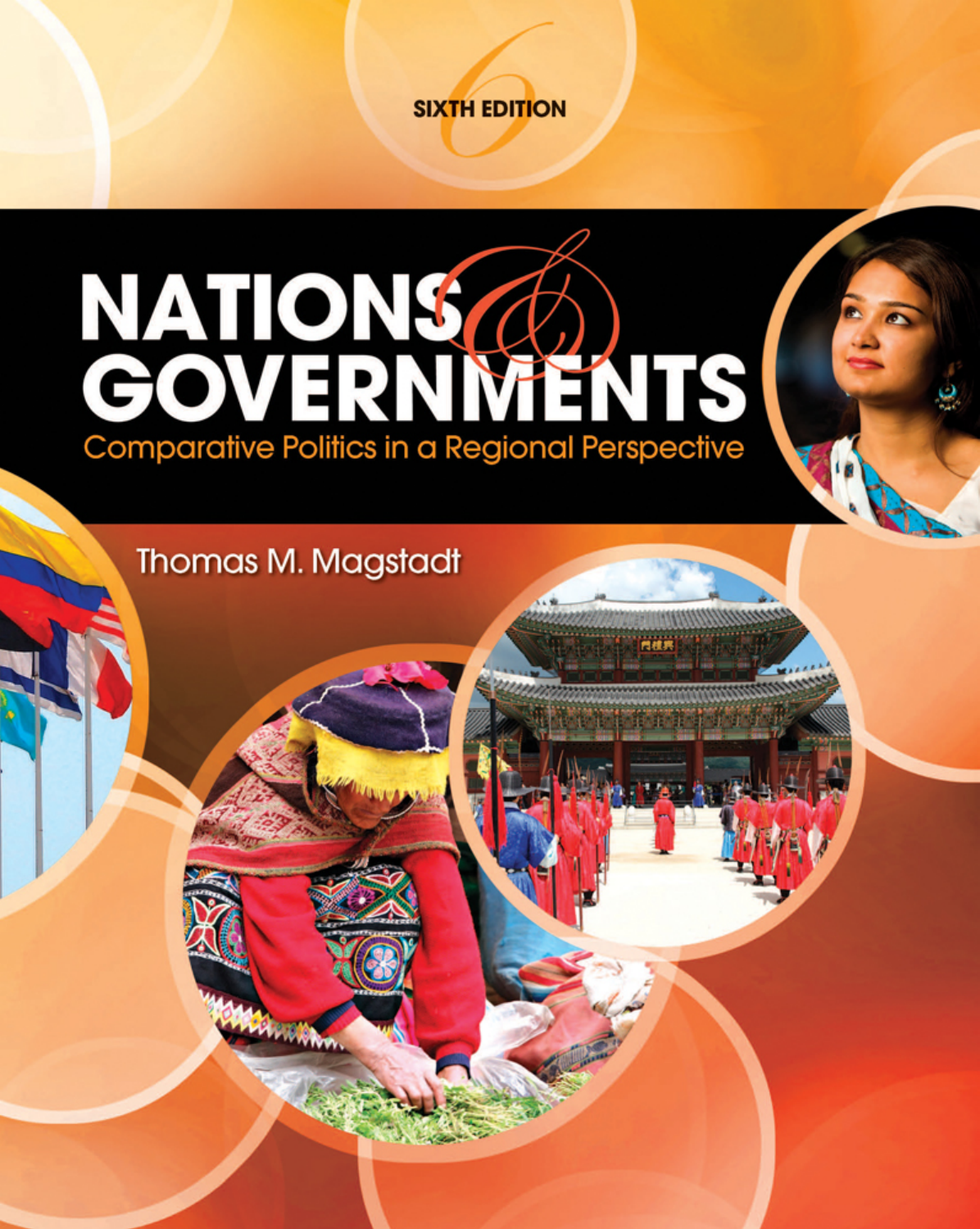## Military Regimes

Only where military rule has been institutionalized can we say that a military regime exists. In this type of authoritarian government, there is typically a general who is "fi rst among equals" because someone must personify or put a face on the regime as well as perform the ceremonial and symbolic functions of a chief executive. Nonetheless,

military rule of this kind is collegial—meaning rule by committee, council, or cabal rather than personal.

Where military rule is institutionalized there is seldom a charismatic or popular leader. The powers of the chief executive are apportioned among several high-ranking military offi cers who form a **junta** or ruling **oligarchy**. Military juntas have a long history, particularly (though by no means exclusively) in **Latin America, where military** intervention in domestic politics is a tradition.

Countries in which the army is dominant or frequently intervenes in politics are sometimes called **praetorian states**. <sup>12</sup> Military regimes typically come to power via a coup d'état. In some parts of the world, coups have occurred with astonishing frequency. One scholar counted eighty-eight military coups in fifty-two countries between 1958 and 1969.<sup>13</sup> In the 1970s, the military intervened in every Latin American country except Mexico and Costa Rica, according to Eric Nordlinger, who goes on to point out that military intervention became a fi xture of Third World politics after World War II:

## The World's Worst Dictators in 2009 BOX 2.3



Rank (starting with the worst of the worst):

- 1. Robert Mugabe, Zimbabwe; age 85; in power since 1980
- 2. Omar Al Bashir, Sudan; age 65; in power since 1989
- 3. Kim Jong-Il, North Korea; age 67; in power since 1994
- 4. Than Shwe, Burma (Myanmar); age 76; in power since 1992
- 5. King Abdullah, Saudi Arabia; age 85; in power since 1995
- 6. Hu Jintao, China; age 66; in power since 2002
- 7. Sayyid Ali Khamenei, Iran; age 69; in power since 1989
- 8. Isayas Afewerki, Eritrea; age 63; in power since 1991
- 9. Gurbanguly Berdymuhammedov, Turkmenistan; age 51; in power since 2006
- 10. Muammar al-Qaddafi, Libya; age 66; in power since 1969

*Source:* David Wallechinsky, "The World's 10 Worst Dictators," *Parade Magazine*, March 22, 2009, pp. 4–5. "Rankings are based on the dictators' human-rights violations, the suffering [they] have caused, and the amount of absolute power they wield."